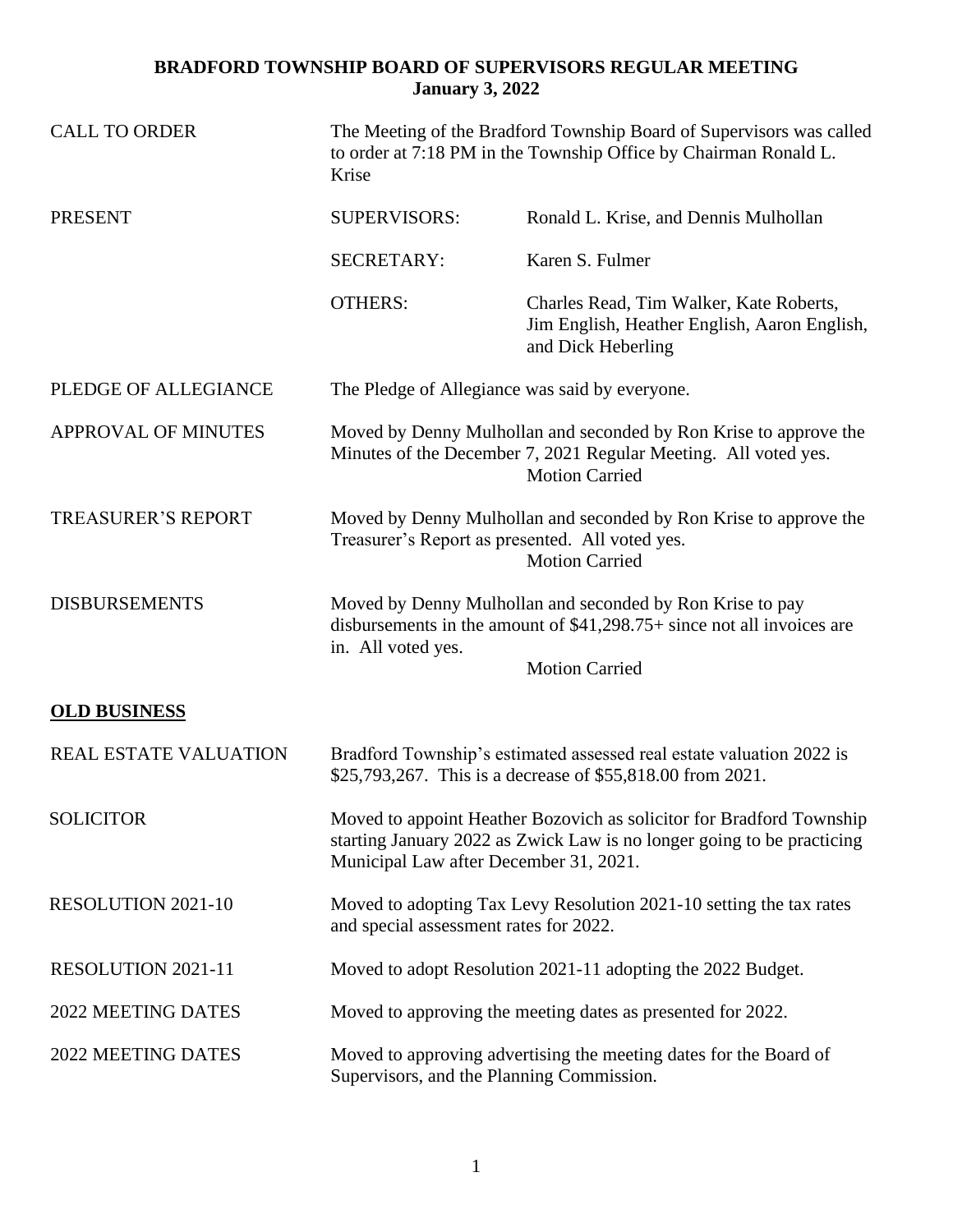## **BRADFORD TOWNSHIP BOARD OF SUPERVISORS REGULAR MEETING January 3, 2022**

| <b>COPIER LEASE</b>                               | Moved to leasing the Hewlett Packard Managed Color E67650dh from<br>Advanced Office Systems, Inc. for three years at a monthly cost of<br>\$164.09.                                                                                                         |  |
|---------------------------------------------------|-------------------------------------------------------------------------------------------------------------------------------------------------------------------------------------------------------------------------------------------------------------|--|
| <b>STANDING COMMITTEES</b>                        |                                                                                                                                                                                                                                                             |  |
| <b>HIGHWAY SAFETY</b><br><b>COMMISSION</b>        | Supervisor Denny Mulhollan gave a summary of road work done in the<br>township in 2021. Ron Krise gave a review of the grants applied for in<br>2021.                                                                                                       |  |
| <b>EMERGENCY MANAGEMENT</b><br><b>COORDINATOR</b> | Justin Millinder, Emergency Management Coordinator, did not submit a<br>report for the month of December.                                                                                                                                                   |  |
| <b>CITIZENS INPUT</b>                             |                                                                                                                                                                                                                                                             |  |
| <b>DICK HEBERLING</b>                             | Dick congratulated Karen on her appointment as supervisor.                                                                                                                                                                                                  |  |
| <b>KATE ROBERTS</b>                               | Kate told the supervisors she appreciated them trying to save money<br>for the township and setting goals.                                                                                                                                                  |  |
| <b>NEW BUSINESS</b>                               |                                                                                                                                                                                                                                                             |  |
| <b>RESOLUTION 2022-02</b>                         | Moved by Denny Mulhollan and seconded by Ron Krise to adopting<br>Resolution 2022-02 establishing the Sewage Fee Schedule for 2022.<br>All voted yes.<br><b>Motion Carried</b>                                                                              |  |
| <b>RESOLUTION 2022-03</b>                         | Moved by Denny Mulhollan and seconded by Ron Krise to adopting<br>Resolution 2022-03 to dispose of 2014 files from all funds.<br>All voted yes.<br><b>Motion Carried</b>                                                                                    |  |
| <b>WBAA</b>                                       | Moved by Denny Mulhollan and seconded by Ron Krise to<br>re-appointing Tim Morgan to another five-year term on the<br>Woodland Bigler Area Authority Board. All voted yes.<br><b>Motion Carried</b>                                                         |  |
| <b>PAVING BIDS</b>                                | Moved by Denny Mulhollan and seconded by Ron Krise to advertise to<br>accept bids for paving of Forcey and Grahamton Roads to be awarded at<br>the February 1, 2022 meeting. All voted yes.<br><b>Motion Carried</b>                                        |  |
| TAR AND CHIP BIDS                                 | Moved by Denny Mulhollan and seconded by Ron Krise to advertise to<br>accept bids for tar and chipping on Bishtown, Taylor, Lansberry,<br>Houser, and Kline Roads to be awarded at the February 1, 2022<br>meeting. All voted yes.<br><b>Motion Carried</b> |  |